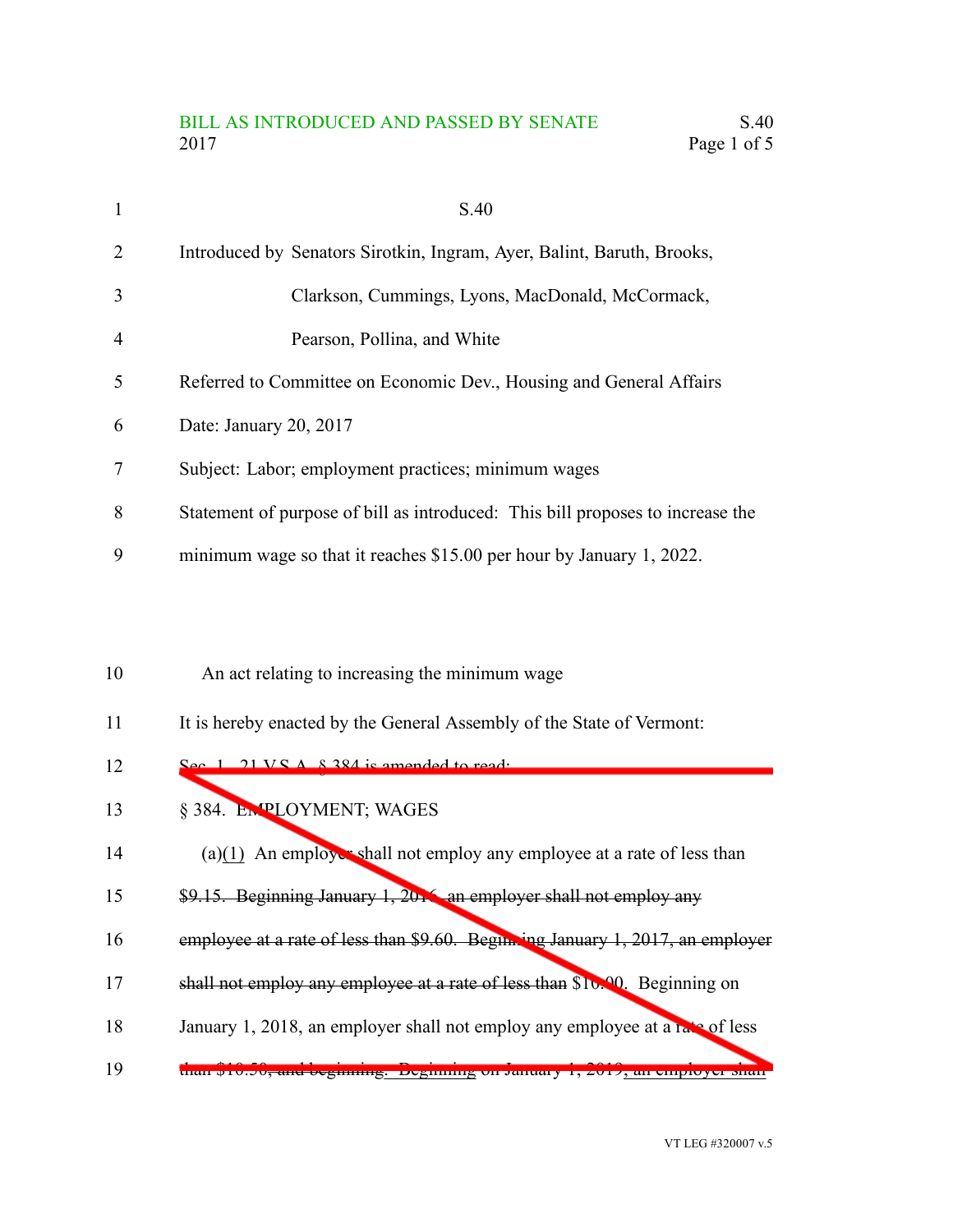| not employ any employee at a rate of less than \$11.50. Beginning on                     |
|------------------------------------------------------------------------------------------|
| January 1, 2020, an employer shall not employ any employee at a rate of less             |
| than $\S$ 3.50. Beginning on January 1, 2021, an employer shall not employ any           |
| employee a a rate of less than \$13.50. Beginning on January 1, 2022, an                 |
| employer shall not employ any employee at a rate of less than \$15.00, and on            |
| each subsequent January 1, the minimum wage rate shall be increased by five              |
| percent or the percenta <sub>g</sub> e increase of the Consumer Price Index, CPI-U, U.S. |
| city average, not seasonally adjusted, or successor index, as calculated by the          |
| U.S. Department of Labor or successor agency for the 12 months preceding                 |
| the previous September 1, whichever is smaller, but in no event shall the                |
| minimum wage be decreased. The minimum wage shall be rounded off to the                  |
| nearest \$0.01.                                                                          |
| (2) An employer in the hotel, motel, tour ist place, and restaurant                      |
| industry shall not employ a service or tipped employee at a basic wage rate              |
| less than one-half the minimum wage established pursuant to subdivision $(1)$            |
| of this subsection. As used in this subsection, "a service of tipped employee"           |
| means an employee of a hotel, motel, tourist place, or restaurant who                    |
| customarily and regularly receives more than \$120.00 per month in tips for              |
| direct and personal customer service.                                                    |
| (3) If the minimum wage rate established by the U.S. government is                       |
| greater man the rate established for vermont for any year, the minimum wage              |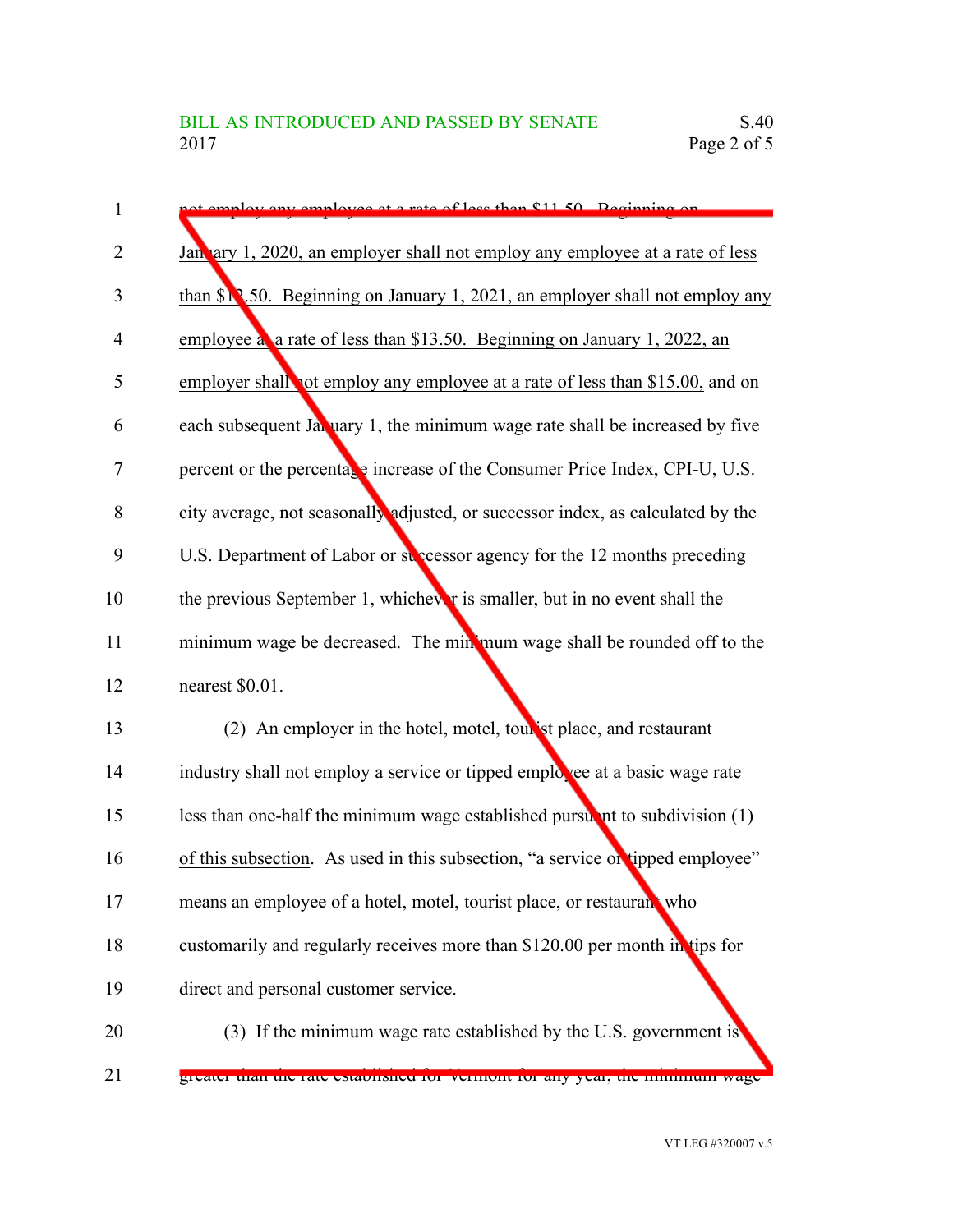

*Sec. 1. 21 V.S.A. § 384 is amended to read:*

## *§ 384. EMPLOYMENT; WAGES*

*(a) An employer shall not employ any employee at a rate of less than \$9.15. Beginning January 1, 2016, an employer shall not employ any employee at a rate of less than \$9.60. Beginning January 1, 2017, an employer shall not employ any employee at a rate of less than \$10.00. Beginning on January 1, 2018, an employer shall not employ any employee at a rate of less than \$10.50, and beginning. Beginning on January 1, 2019, an employer shall not employ any employee at a rate of less than \$11.10. Beginning on January 1, 2020, an employer shall not employ any employee at a rate of less than \$11.75. Beginning on January 1, 2021, an employer shall not employ any employee at a rate of less than \$12.50. Beginning on January 1, 2022, an employer shall not employ any employee at a rate of less than \$13.25. Beginning on January 1, 2023, an employer shall not employ any employee at a rate of less than \$14.10. Beginning on January 1, 2024, an employer shall not employ any employee at a rate of less than \$15.00, and on each subsequent January 1, the minimum wage rate shall be increased by five percent or the percentage increase of the Consumer Price Index, CPI-U, U.S. city average, not seasonally adjusted, or successor index, as calculated by the U.S. Department of Labor or successor agency for the 12 months preceding the previous September 1, whichever is smaller, but in no event shall the minimum wage be decreased. The minimum wage shall be rounded off to the nearest \$0.01. An employer in the hotel, motel, tourist place, and restaurant industry shall not employ a service or tipped employee at a basic wage rate less than one-half the minimum wage. As used in this subsection, "a service or tipped employee" means an employee of a hotel, motel, tourist place, or restaurant who customarily and regularly receives more than \$120.00 per month in tips for direct and personal customer service. If the minimum wage rate established by the U.S. government is greater than the rate established for Vermont for any year, the minimum wage rate for that year shall be the rate established by the U.S. government.*

*\* \* \**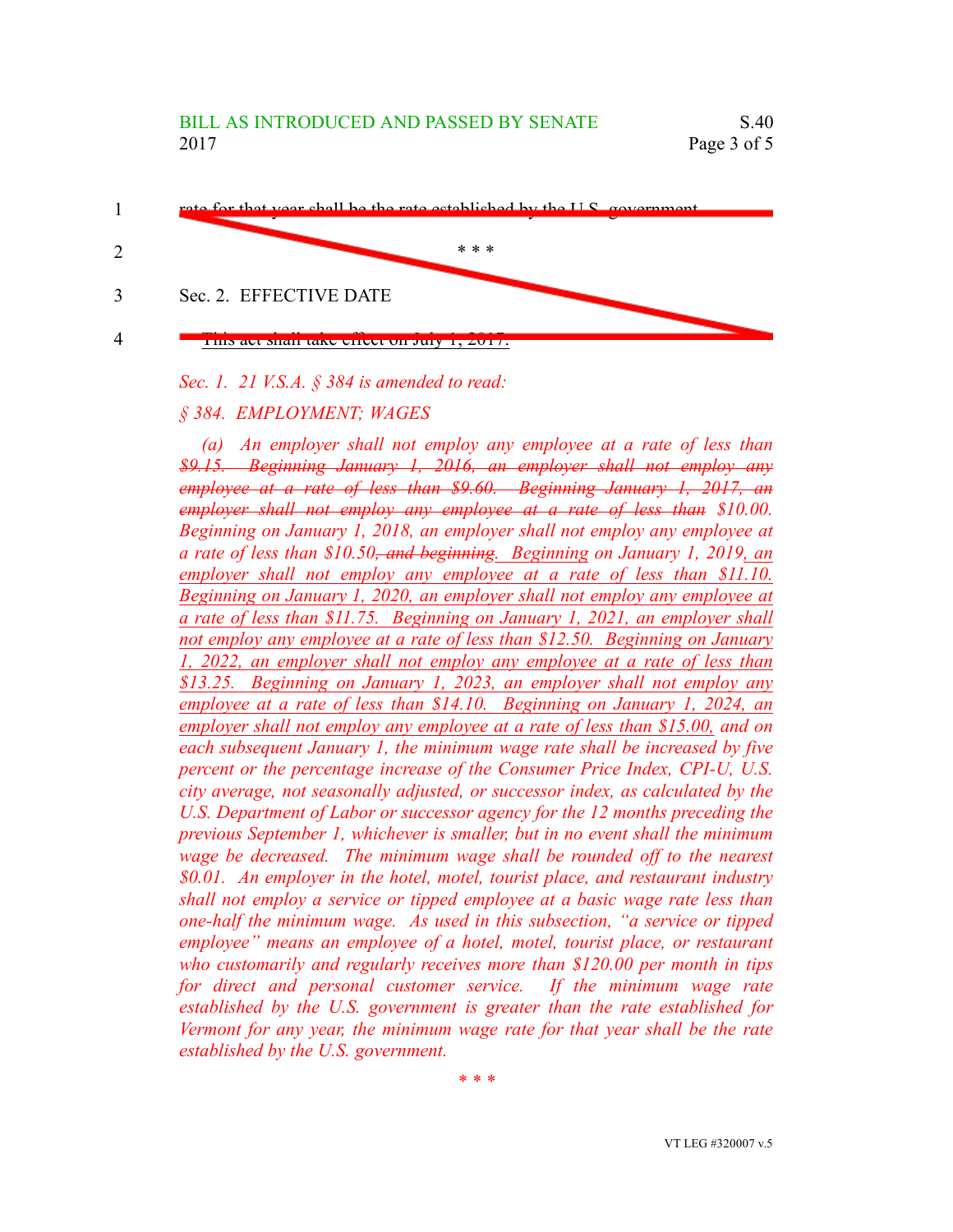*(e)(1) A tip shall be the sole property of the employee or employees to whom it was paid, given, or left. An employer that permits patrons to pay tips by credit card shall pay an employee the full amount of the tip that the customer indicated, without any deductions for credit card processing fees or costs that may be charged to the employer by the credit card company.*

*(2) An employer shall not collect, deduct, or receive any portion of a tip left for an employee or credit any portion of a tip left for an employee against the wages due to the employee pursuant to subsection (a) of this section.*

*(3) This subsection shall not be construed to prohibit the pooling of tips among service or tipped employees as defined pursuant to subsection (a) of this section.*

*Sec. 2. CHILD CARE FINANCIAL ASSISTANCE PROGRAM; STATE PLAN*

*To the extent funds are appropriated, the Commissioner for Children and Families shall amend the Department for Children and Families' federal Child Care and Development Fund State Plan to:*

*(1) adjust the sliding scale of the Child Care Financial Assistance Program benefit to correspond with each minimum wage increase required pursuant to this act to ensure that the benefit percentage at each new minimum wage level remains the same as the percentage applied under the former minimum wage; and*

*(2) adjust the market rate used to inform the fee scale in a manner that offsets the estimated increased cost of child care in Vermont resulting from the increase in the minimum wage required pursuant to this act.*

*Sec. 3. MINIMUM WAGE; ADJUSTMENT FOR INFLATION; REPORT*

*On or before January 15, 2023, the Legislative Council and the Joint Fiscal Office shall submit a written report to the House Committee on General, Housing, and Military Affairs and the Senate Committee on Economic Development, Housing and General Affairs regarding potential mechanisms for indexing the minimum wage established pursuant to 21 V.S.A. § 384 to inflation after 2024. In particular, the report shall:*

*(1) identify and examine mechanisms that other jurisdictions use to index their minimum wages to inflation and the potential benefits and disadvantages of each mechanism; and*

*(2) identify and examine any alternative mechanisms to index the minimum wage to inflation, including alternative measures of inflation, and the potential benefits and disadvantages of each mechanism.*